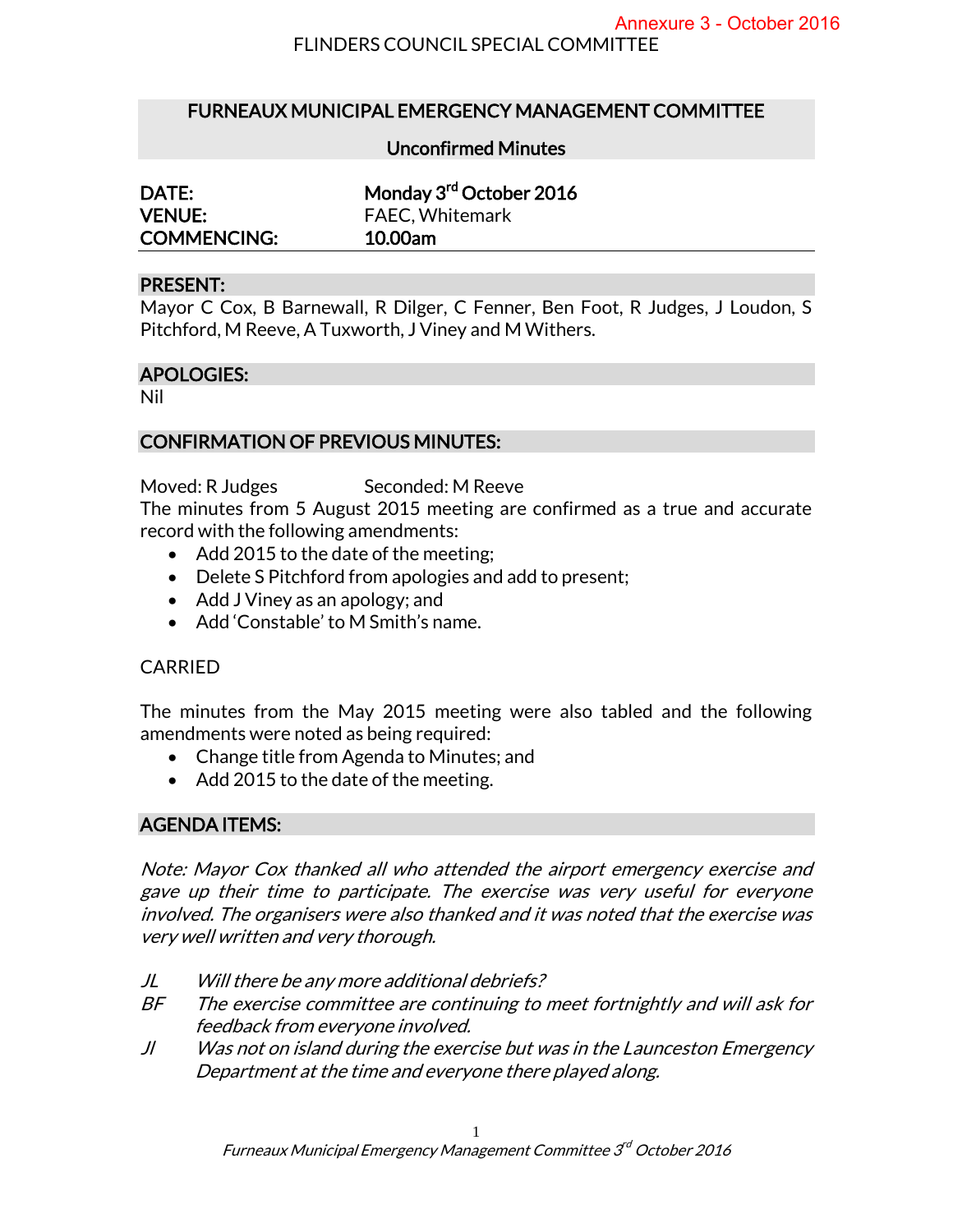RJ Inspector Hopkins ascertained that the earliest the police could get a helicopter on site in a case of emergency was 2 ½ hrs.with the weather contributing to this timeframe.

### Item 1 Communications Plan

A review of the Management Plan is due by March 2017 but work is starting now. MR will send out a link to the plan so committee members can start reviewing it. Only a few things need updating, the major change being to include the Emergency Operations Centre (EOC). A section of the emergency services building has been renovated with TVs, maps, data ports and computing facilities have been added. It will work well as an EOC. Now looking for funding to improve the furniture.

ACTION: MR to track changes and highlight areas in the plan that need updating; and send out link to plan to committee members. Committee members are asked to review the plan before the next meeting and send comments to MR.

# Item 2 NDRP and National Partnership Agreement

NDRP funding is opening again soon. The guidelines and application forms will be the same as last year so work can commence on the application now. MR is going on leave in November and would like the application completed before then if possible.

MR and BF proposed to apply for funding for a mobile fuel dispensing unit as outlined in the Council commissioned feasibility report on a fuel facility. As there is no fuel available on King Island, all rescue helicopters flying between the mainland and Tasmania call in here for fuel. It is an opportunity to provide this service in a more cost effective manner. Also, in the event of another fire on the Island, the mobile units could be used for emergency contingency by moving them to a staging area close to the fire in order to fuel the helicopters. This emergency use makes the establishment of a fuel facility eligible for the NDRP funding.

- CF Is there a limit to how long the fuel can be left in the tank?
- BF Yes. Its usage would be linked with the main facility in order to circulate the fuel around. It would be on the same maintenance program as the current facility.
- MR The Emergency Volunteer Fund is also an option that volunteer groups can apply for. This may be an opportunity to source furniture etc. for the EOC.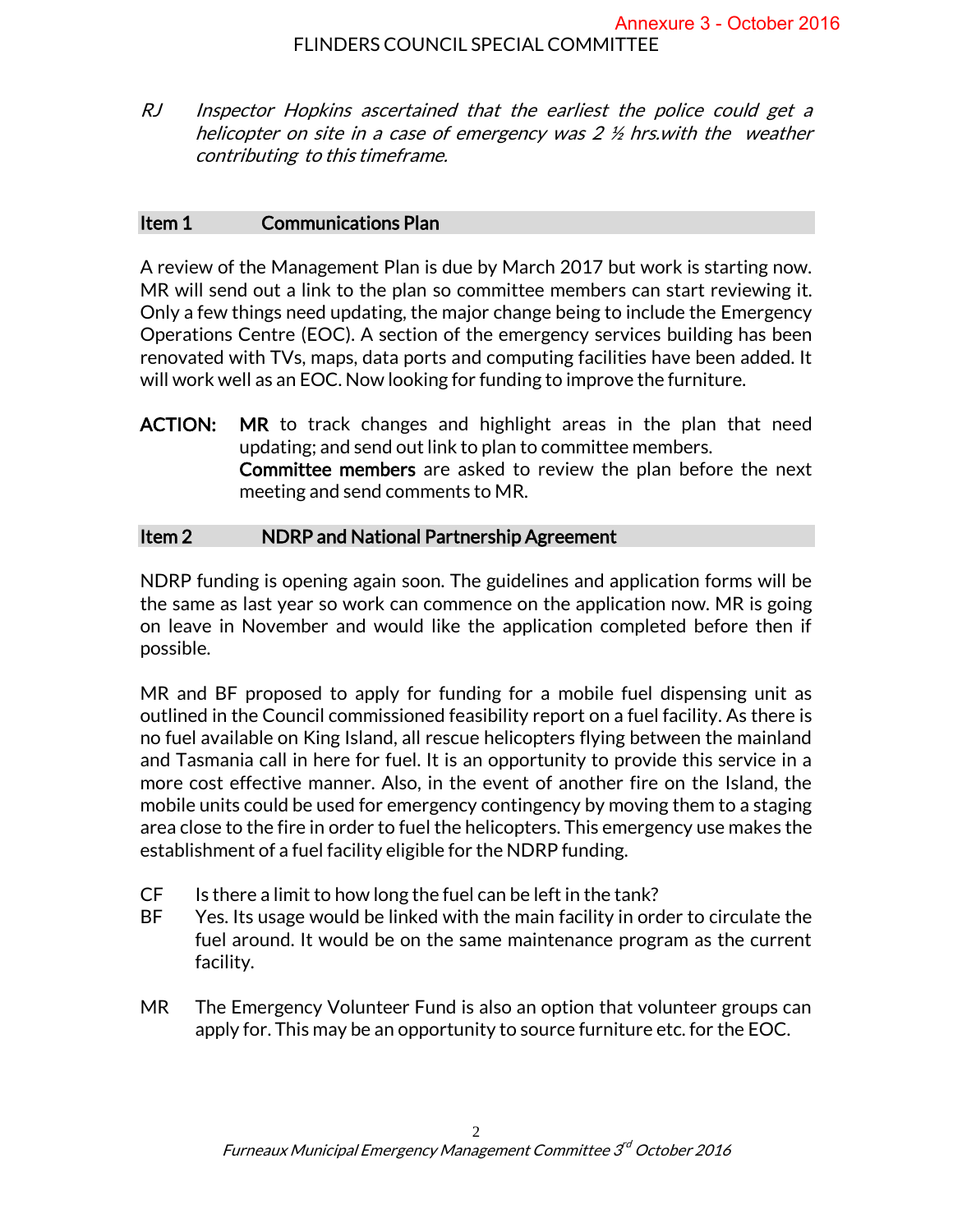Moved: C Fenner Seconded: J Loudon

Noted that an application to the NDRP be made for funding to support the development of a mobile jet fuel facility at the airport.

# CARRIED

# Item 3 Committee Membership

Stuart Dwyer is now a committee member, representing the Flinders Island District High School. He was unable to attend this meeting as he was off-island.

Should TasWater and Qube be invited to join the committee?

- BB TasWater will be tendering out the running of the facility to Council so there won't be a TasWater representative on island. Someone from Laurie Curran will be here on and off but Council will run it.
- MW Qube only has one representative on the Island and he needs to be at the wharf at all times. No need to invite more members as the committee is large enough now.

No action to be taken

Note: The contact list was circulated for members to update their contact details.

# Item 4 Other business

# SES Vehicle

A new dual cab, 4WD Izusu truck with a custom-made module for the back is being purchased for the Island. The timeframe for delivery of the truck is unknown but it will be within this financial year. Council is contributing \$20,000 toward the purchase. The asset will sit with Council but the SES will be responsible for maintenance and depreciation.

# Communications on Cape Barren Island (CBI)

MW and the SES mapped communications on the whole of CBI. They have better mobile phone coverage than Flinders Island but prefer to use UHF than phones, even though UHF only works in a few places. VHF works everywhere but there is only one VHF unit on the island and that is in the fire truck.

- JL Medical communications are only via phone.
- MR SES may have a second-hand VHF for the MPC and maybe for CBI. MR needs to get a quote for an aerial.
- MR Will talk with Denise about putting in a grant for a satellite phone and a UHF radio.
- JL One of Council's two satellite phones is stationed at the MPC.